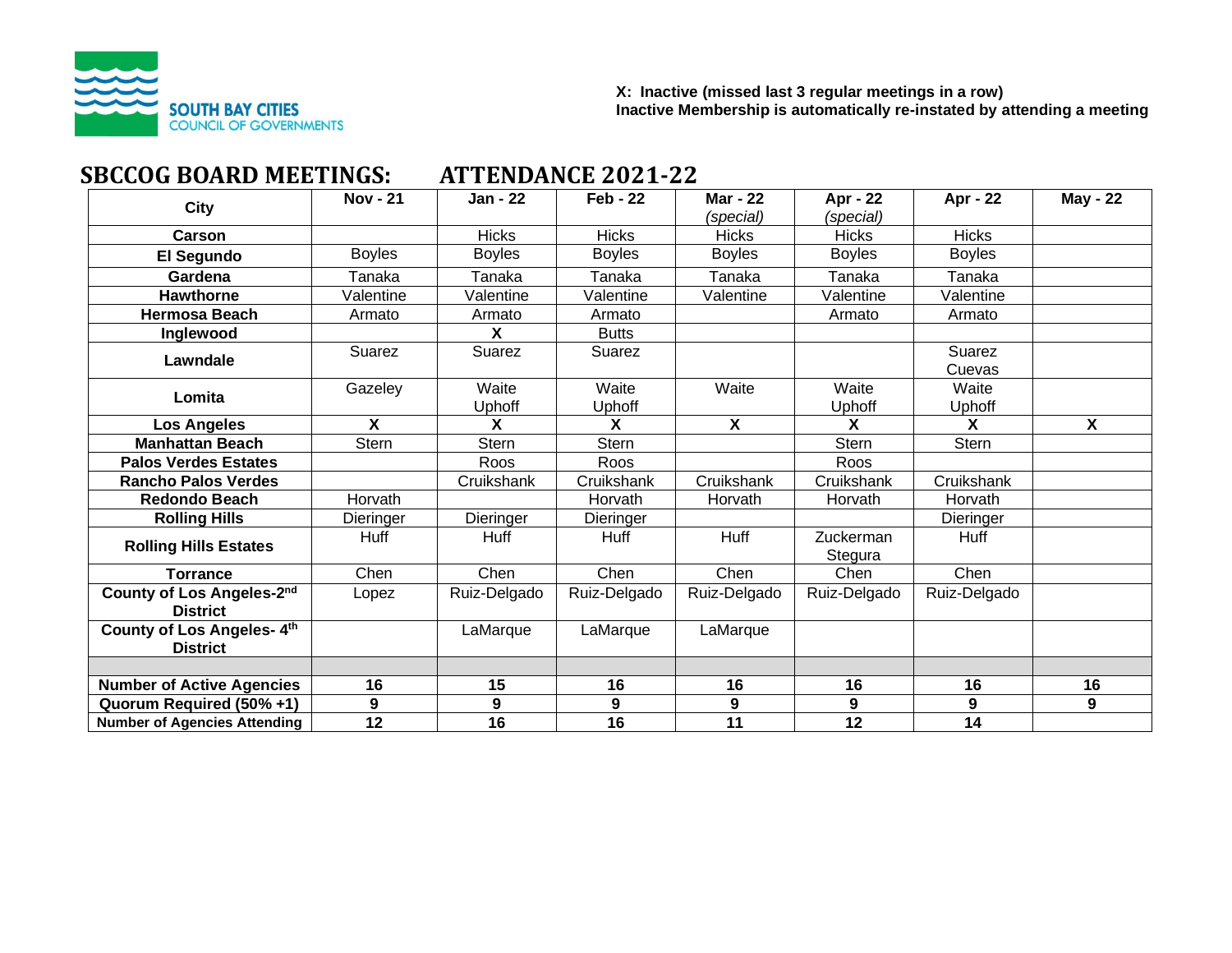## ITEM VI.A

#### **SOUTH BAY CITIES COUNCIL OF GOVERNMENTS THURSDAY, APRIL 28, 2022 HELD VIRTUALLY VIA ZOOM (RECORDING AVAILABLE ONLINE: [https://youtu.be/NhhWltXbzgM\)](https://youtu.be/NhhWltXbzgM)**

#### **I. CALL TO ORDER**

Chair Drew Boyles called the SBCCOG Board of Directors meeting to order at 6:01 pm.

#### **II. VERIFY QUORUM**

#### **In attendance were the following voting elected officials:**

Cedric Hicks, Carson Drew Boyles, El Segundo Rodney Tanaka, Gardena Olivia Valentine, Hawthorne Stacey Armato, Hermosa Beach Bernadette Suarez, Lawndale Barry Waite, Lomita

Hildy Stern, Manhattan Beach John Cruikshank, Rancho Palos Verdes Christian Horvath, Redondo Beach Bea Dieringer, Rolling Hills Britt Huff, Rolling Hills Estates George Chen, Torrance Alfonso Ruiz-Delgado, LA County D-2

#### **Also in attendance were the following non-voting elected officials:**

Bill Uphoff, Lomita Sirley Cuevas, Lawndale

#### **Also, in attendance were the following persons:**

Juliette Finzi Hart, OPR Jeff Kiernan, League of California Cities Ivette Macias, SCAG Frank Ching, Metro Nicole Blahut, LA28 Lindsey Lastra, LA County Dept of Public Health Leslie Lopez, LA County Dept. of Public Health Jacki Bacharach, SBCCOG Kim Fuentes, SBCCOG Steve Lantz, SBCCOG

David Leger, SBCCOG Natalie Champion, SBCCOG Colleen Farrell, SBCCOG Ronson Chu, SBCCOG Jonathan Pacheco Bell, SBCCOG Laurie Jacobs, SBCCOG Martha Segovia, SBCCOG Holly Osborne, Public Gaby Segovia, Public Charlie Hetland, Jacobs

#### **III. CONFIRM POSTING OF THE AGENDA BY THE CITY OF TORRANCE**

Ms. Bacharach confirmed that the agenda was properly posted in the City of Torrance.

#### **IV. BROWN ACT DECLARATION**

Pursuant to AB 361, the Board of Directors finds that a statewide state of emergency remains in force and State and local officials continue to recommend measures to promote social distancing. Therefore, this meeting is being held virtually as meeting in person would present imminent risks to the health or safety of attendees. *(attachment)*

**MOTION** by Board Member Cruikshank, seconded by Board Member Tanaka, to **APPROVE** the Brown Act Declaration. No objection. So ordered.

#### **V. ANNOUNCEMENTS OF ANY CHANGES TO THE AGENDA**

None.

#### **VI. PUBLIC COMMENT**

None.

#### **VII. CONSENT CALENDAR**

- **A. February 24, 2022 Board Meeting Minutes & special meetings minutes March 14, 2022 & April 11, 2022** *(attachments) –* **Approved**
- **B. Legislative Matrix** *– (attachment)* **– Approved**
	- 1. Support AB 1944, AB 2647, SB 914, AB 1599, S.3788/HR6989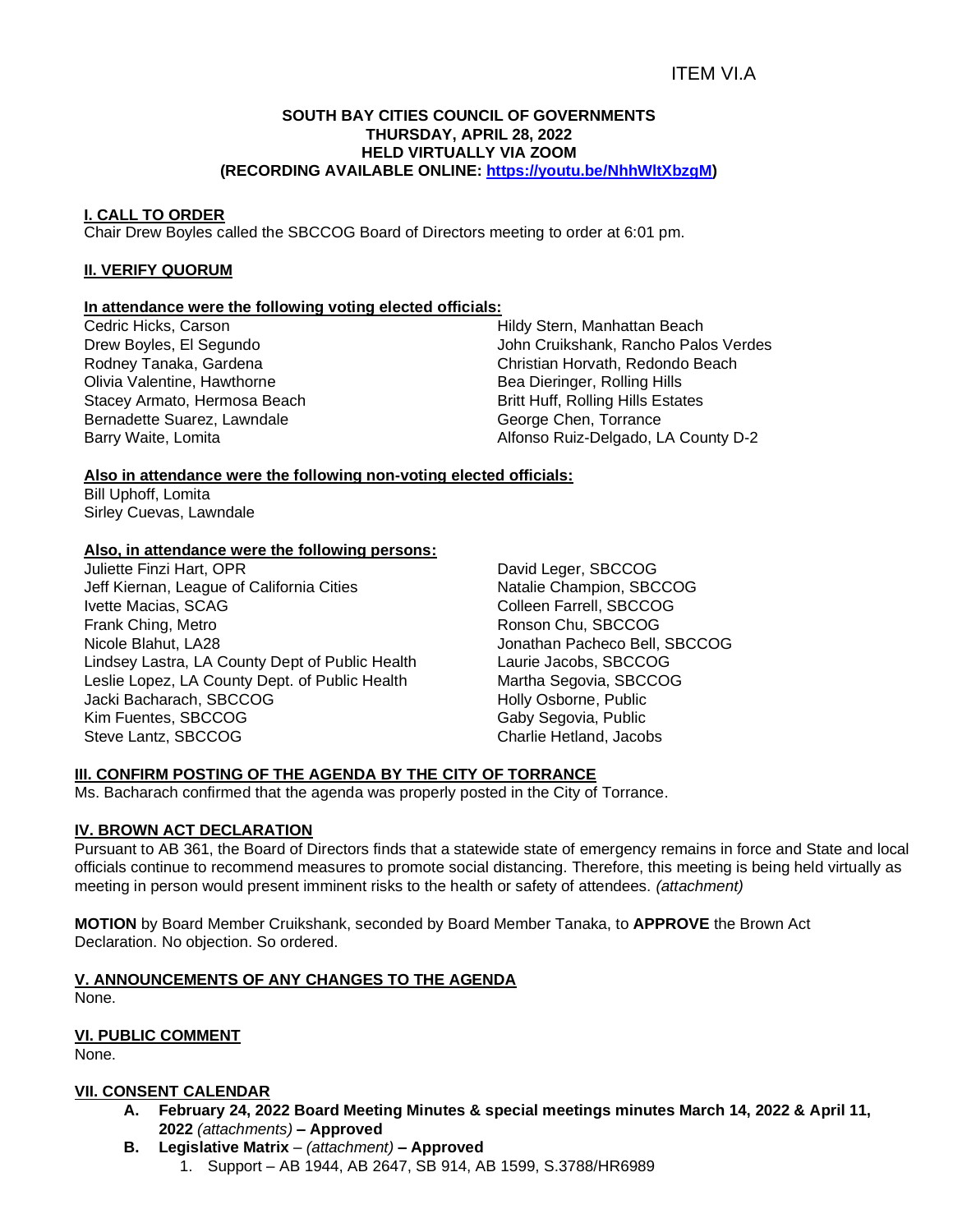- 2. Oppose AB 1976, AB 2097, AB 2221, SB 932
- 3. Opposition letter sent for SB 897 time critical & pertains to longstanding policy
- **C. Modification of Contract with Energy Coalition re: the SoCal Regional Energy Partnership**  *(attachment)* **– Approved**
- **D. Contract with Studio One Eleven for REAP Commercial Redevelopment Project** *(attachment)* **Approved**
- **E. South Bay Fiber Network – Change order #3 and Work Order #5** *(attachment)* **– Approved**
- **F. Employee Salary Schedule & Updated Job Descriptions** *(attachment)* **Approved**
- **G. Appointments to Outside Agencies** *(attachment)* **– Approved**
- **H. Letter to Metro re: Measure M MSP Subregional Equity Program Guidelines & South Bay Commitments** *(attachment)* **– Approved**
- **I. Letter to County Supervisors re: Blue Ribbon Commission on Homelessness recommendations**  *(attachment approved by Steering Committee and sent – time critical) –* **Received and filed**
- **J. Grant Letters of Support** *(attachments)* **– Received and filed**
	- 1. Water Replenishment District Clean Drinking Water and Groundwater Cleanup Program
	- 2. Cal State Dominguez Hills tech equipment
	- 3. Metro I-105 ExpressLanes federal grant
- **K. Monthly Reports – Received and filed**
	- 1. City Attendance at SBCCOG meetings *(attachment)*
	- 2. Transportation Report *(attachment)*
	- 3. Media Report *(attachment)*
	- 4. Reports from Outside Agencies *(attachments for each at end of the agenda)*
		- a. League of California Cities & LA Division Legislative Committee (Bea Dieringer & Jeff Kiernan)
		- b. SCAG Regional Council (Drew Boyles, Mark Henderson, James Gazeley)
		- c. Metro Service Council (Don Szerlip)
		- d. South Bay Association of Chamber of Commerce (Olivia Valentine)
		- e. South Bay Aerospace Alliance (Olivia Valentine)
		- f. South Bay Workforce Investment Board

Board Member Dieringer asked that Item H be pulled for further discussion.

**MOTION** by Board Member Hicks, seconded by Board Member Valentine, to **APPROVE** Consent Calendar Items A-G and I-K. No objection. So ordered.

Board Member Dieringer explained her concerns about the SBCCOG committing to funding a portion of the cost overruns on the Crenshaw Line project prior to LA City agreeing to do the same, particularly when the SBCCOG has previously identified Measure M Subregional Equity Program funds were to be used for the Centinela Grade Separation project which has not been fully funded either. Ms. Bacharach explained that the Crenshaw Line commitment was conditioned on the other entities also identifying their share, and went on to further explain that the letter is re-stating an agreement that had already been made between the SBCCOG and Metro's prior CEO.

**MOTION** by Board Member Horvath, seconded by Board Member Tanaka, to **APPROVE** Item H. No objection. So ordered.

#### **VIII. METRO SERVICE COUNCIL APPOINTMENTS** *(attachments)* **– Approved**

Ms. Bacharach explained the Steering Committee is recommending Ernie Crespo and Roye Love be re-appointed to their seats. Mr. Crespo is the general manager of the City of Gardena's GTrans and serves in a municipal operator role on the Service Council. Mr. Love is a resident of Carson and has regularly attended and participated in Service Council meetings during his current term. Ms. Bacharach went on to explain that Ms. Gaby Segovia is being recommended by the Steering Committee for the third seat and comes with a strong endorsement from Supervisor Mitchell's office. She explained that Ms. Segovia is a resident of Wilmington and is actively engaged in her community. As a Spanish speaking only member, Metro has confirmed that translation services will be available at every meeting and would not impose a barrier to participation.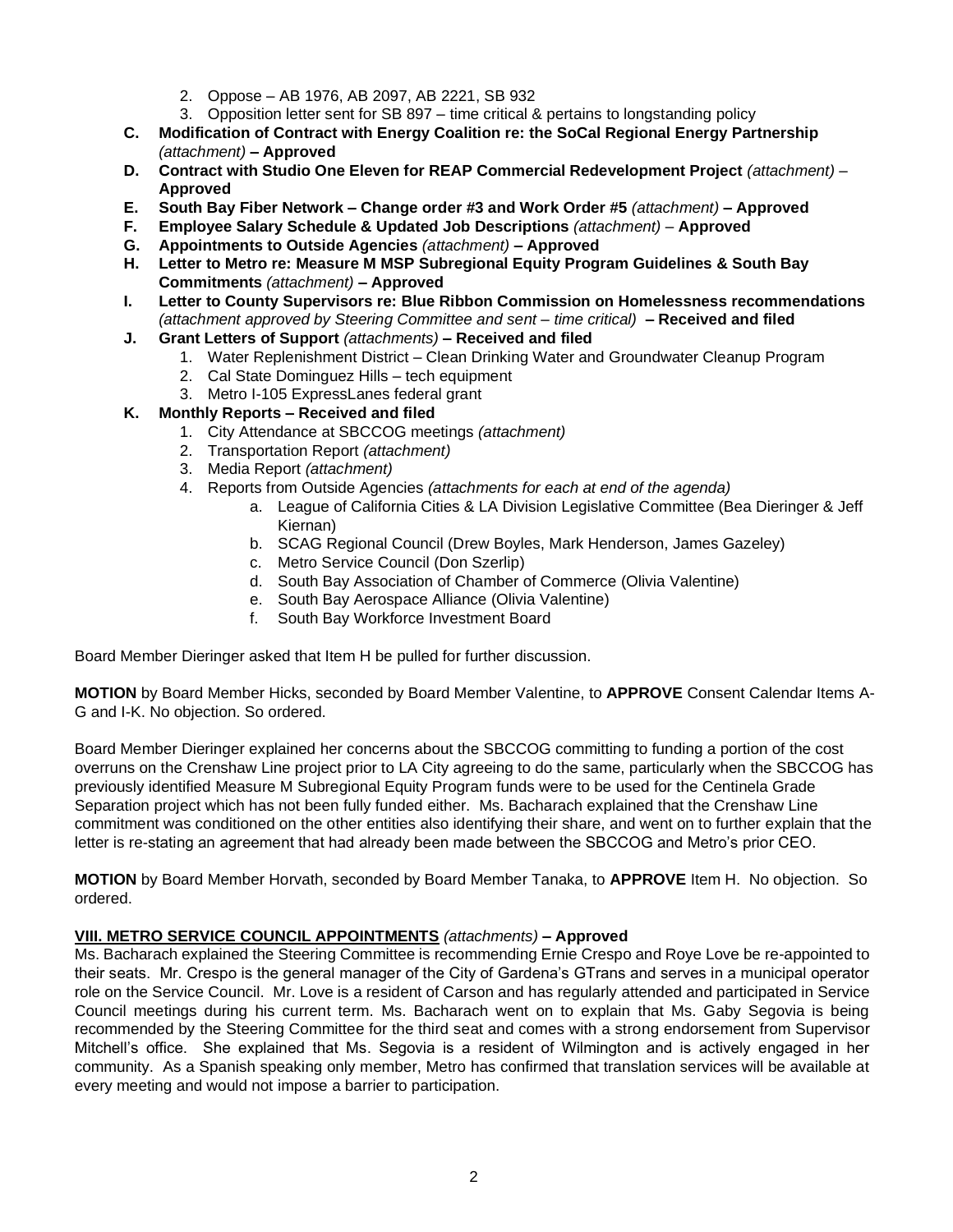Through the assistance of a translator, Ms. Segovia thanked the SBCCOG Board for the opportunity to represent the Hispanic community on the Metro Service Council which would afford her the ability advocate for changes that her community does not know how to ask for. Chair Boyles thanked Ms. Segovia for her interest.

**MOTION** by Board Member Cruikshank, seconded by Board Member Tanaka, to **APPROVE** the nominations of Ernie Crespo, Roye Love, and Gaby Segovia to the Metro Service Council. No objection. So ordered.

#### **IX. PRESENTATIONS**

#### **A. Climate Resilience and Cities**

Ms. Finzi Hart provided an overview of the Governor's Office of Planning and Research's Integrated Climate Adaptation and Resiliency Program (ICARP). ICARP was directed to: serve as the hub for state coordination and policy alignment; develop a cohesive, coordinated response to climate impacts across local, regional, and state efforts; and prioritize equity and integrated climate action (mitigation and adaptation). Ms. Finzi Hart went on to review various changes in state law impacting general plan elements including safety elements, environmental justice & climate equity, and more. Ms. Finzi Hart concluded by showcasing the state's climate adaptation resource web portal (resilientca.org) and the California Climate Science Data Portal (caladapt.org). The full presentation is available here: [https://southbaycities.org/wp](https://southbaycities.org/wp-content/uploads/2021/11/PRESENTATION_SBCCOG-FinziHart_April2022.pdf)[content/uploads/2021/11/PRESENTATION\\_SBCCOG-FinziHart\\_April2022.pdf](https://southbaycities.org/wp-content/uploads/2021/11/PRESENTATION_SBCCOG-FinziHart_April2022.pdf)

#### **B. Metro Mobility Concept Plan for LA28 Games**

Mr. Ching presented on Metro's Mobility Concept Plan (MCP) for the 2028 Olympics. He explained that Metro's goal is to make it easy for ticketed spectators and the workforce to travel to/from Games venues via public transit, walking, or cycling. Metro hopes to leave a legacy of transportation improvements by leveraging existing and planned infrastructure investments while using the Games as a catalyst to help achieve climate and equity goals. Mr. Ching went on to explain that the LA28 Games Plan makes use of existing sport venues and requires no permanent infrastructure to facilitate the Games. LA28 organizers are expecting 10-15M tickets across over 800 different events. Mr. Ching continued with an overview of the MCP, detailing how it describes and prioritizes mobility projects that will serve the Olympics. Metro has established a task force that met monthly with LA28 and the City of LA Mayor's Office to develop a draft initial project list for the purposes of obtaining stakeholder feedback and serve as a starting point for future analysis and coordination with stakeholders. Mr. Ching went on to review Metro's project screening process and examples of the MCP's projects. Mr. Ching's full presentation is available here: [https://southbaycities.org/wp](https://southbaycities.org/wp-content/uploads/2021/11/PRESENTATION_-COG-LA28_Mobility_Plan_Presentation_SBCOG_04.2022.pdf)content/uploads/2021/11/PRESENTATION -COG-LA28 Mobility Plan\_Presentation\_SBCOG\_04.2022.pdf

#### **C. Service Planning Area 8 Update**

Ms. Lastra discussed some of the recent COVID-19 protocols introduced by the County including masking requirements on public transit (trains, subways, buses, taxis, and ride-share) as well as inside airport/bus terminals, train/subway stations, seaport/indoor port terminals, and any other indoor area that serves as a transportation hub. She also reviewed updated public health quarantine orders that removes certain quarantine requirements for asymptomatic exposed individuals and more. She also touched on COVID-19 telehealth services made available by LA County Dept. of Public Health.

Ms. Lastra also touched on a prescription drug takeback event hosted by DPH at the Curtis Tucker Center for Community Wellness in Inglewood on Saturday, April 30th. With the drug overdose epidemic, this event encourages individuals to responsibly dump unused medications to reduce chances of medication misuse. For more detail, a recording of Ms. Lastra's presentation is available for viewing here: [https://youtu.be/Z\\_Dylvszk1s?t=3676](https://youtu.be/Z_Dylvszk1s?t=3676)

#### **X. TRANSPORTATION REPORTS**

#### **A. Metro Report**

Mr. Lantz reported that the Metro Board received reports that the Regional Connector and Crenshaw-LAX Line projects are both substantially complete which means the construction contractors have turned the projects back over to Metro for testing. The Metro Board also approved a motion to maintain security levels and ensure continuity of service by expanding contracts with Los Angeles and Long Beach Police Departments should the LA County Sheriff's Department pull out of their contract with Metro. Mayor Butts also provided safety recommendations to improve and increase the perception of safety on Metro's lines. The Metro Board also heard a presentation on Metro's Customer Experience Plan. Supervisor Mitchell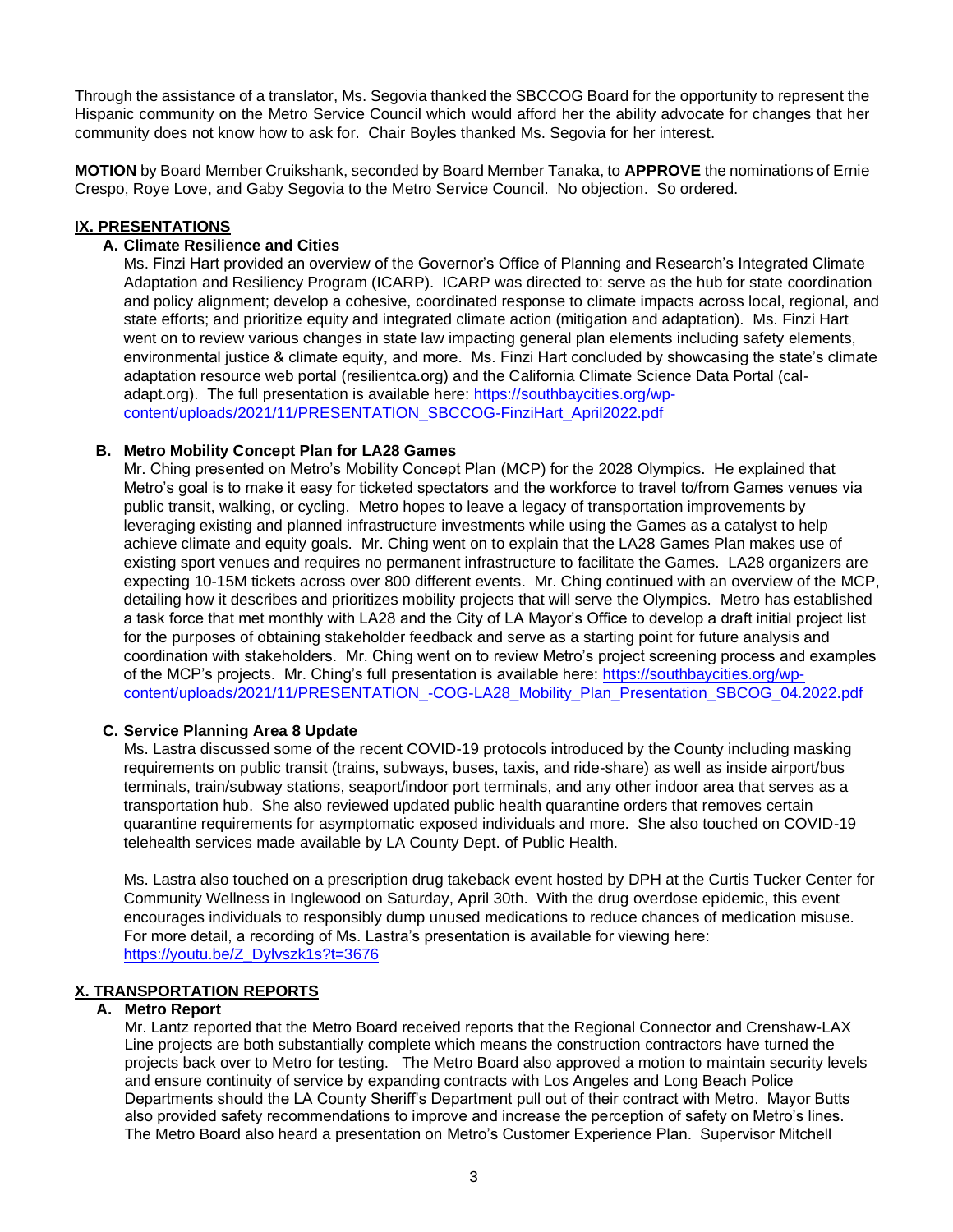asked Metro staff to evaluate opportunities to incentivize local jurisdictions to provide and improve bus shelters.

#### **B. Transportation Committee Report**

Mr. Lantz briefly noted that the Committee received updates from the Infrastructure and Transit Operators Working Groups as well as Metro's South Bay Service Council and Caltrans District 7.

#### **XI. SBCCOG PROGRAM ACTION ITEMS, REPORTS AND UPDATES**

#### **A. Contract Amendment with WBMWD – Approved**

Ms. Fuentes reported that this amendment would add additional funding to the current contract that ends on June 30<sup>th</sup> for additional Cash for Kitchens program work that has been done. The contract for July 2022 – June 2023 is still being developed.

**MOTION** by Board Member Valentine, seconded by Board Member Dieringer, to **APPROVE** West Basin Municipal Water District Contract Amendment. No objection. So ordered.

#### **B. SBCCOG 2022-2023 Work Program** *(attachment)* – **Approved**

Ms. Bacharach presented the proposed 2022-2023 SBCCOG Work Program which reviews current work and accomplishments by the organization as well as programs and focus areas for 2022-2023. The full presentation is available online here: [https://southbaycities.org/wp-content/uploads/2021/11/21\\_2022-23-](https://southbaycities.org/wp-content/uploads/2021/11/21_2022-23-Work-Program-FINAL.pdf) [Work-Program-FINAL.pdf](https://southbaycities.org/wp-content/uploads/2021/11/21_2022-23-Work-Program-FINAL.pdf) 

Board Member Valentine asked that the South Bay Aerospace Alliance be added to the list of partnerships. She then made a motion to approve the work program, which was seconded by Board Member Tanaka.

Board Member Dieringer noted that she believes the SBCCOG should consider a financial controls audit that would go into a deeper review of the organization's financial procedures to ensure there are the appropriate checks and balances. She also asked that the work plan include reference to enhancing public safety for South Bay cities in addition to the transportation and environmental work already being done. This could include efforts such as monitoring public safety bills or sharing information and PSAs to cities so they can inform their residents.

Board Member Valentine noted that although she does not disagree, these items can be brought up and reviewed at subsequent Board and Committee meetings and did not amend her motion to approve the work program as it was presented.

**MOTION** by Board Member Valentine, seconded by Board Member Tanaka, to **APPROVE** the 2022-2023 Work Program as presented. No objection. So ordered.

#### **C. Alert South Bay**

Ms. Bacharach reported that this item should be presented to the Board for action in July. As SBCCOG staff continues to evaluate the regionalization of the program, new information is being discovered that impacts contracting costs and scopes of work.

#### **D. General Assembly Feedback**

Ms. Fuentes shared a brief presentation that reviewed statistics and feedback received for the 2022 General Assembly. Feedback was received from 81 individuals, a large increase over the 100% virtual General Assembly last year and was overall very positive. The summary presentation is available here for more detail: [https://southbaycities.org/wp-content/uploads/2021/11/PRESENTATION\\_Short-version-2022-GA-Attendee-](https://southbaycities.org/wp-content/uploads/2021/11/PRESENTATION_Short-version-2022-GA-Attendee-Event-Data-Presentation-2v.pdf)[Event-Data-Presentation-2v.pdf](https://southbaycities.org/wp-content/uploads/2021/11/PRESENTATION_Short-version-2022-GA-Attendee-Event-Data-Presentation-2v.pdf)

#### **E. Homeless Services**

Mr. Chu announced that tenants in LA County who have trouble paying rent from July 1, 2022 to December 31, 2022 can have payments deferred in certain situations. However, those who missed payments prior to that could face eviction. If a resident is facing eviction, they should contact legal services as soon as possible. Mr. Chu noted that SBCCOG staff are working on a list of pro-bono legal services that are available to residents. Mr. Chu also reported that the state is offering a \$10,000 tax credit, up to \$30,000 total, for businesses that hire people experiencing homelessness.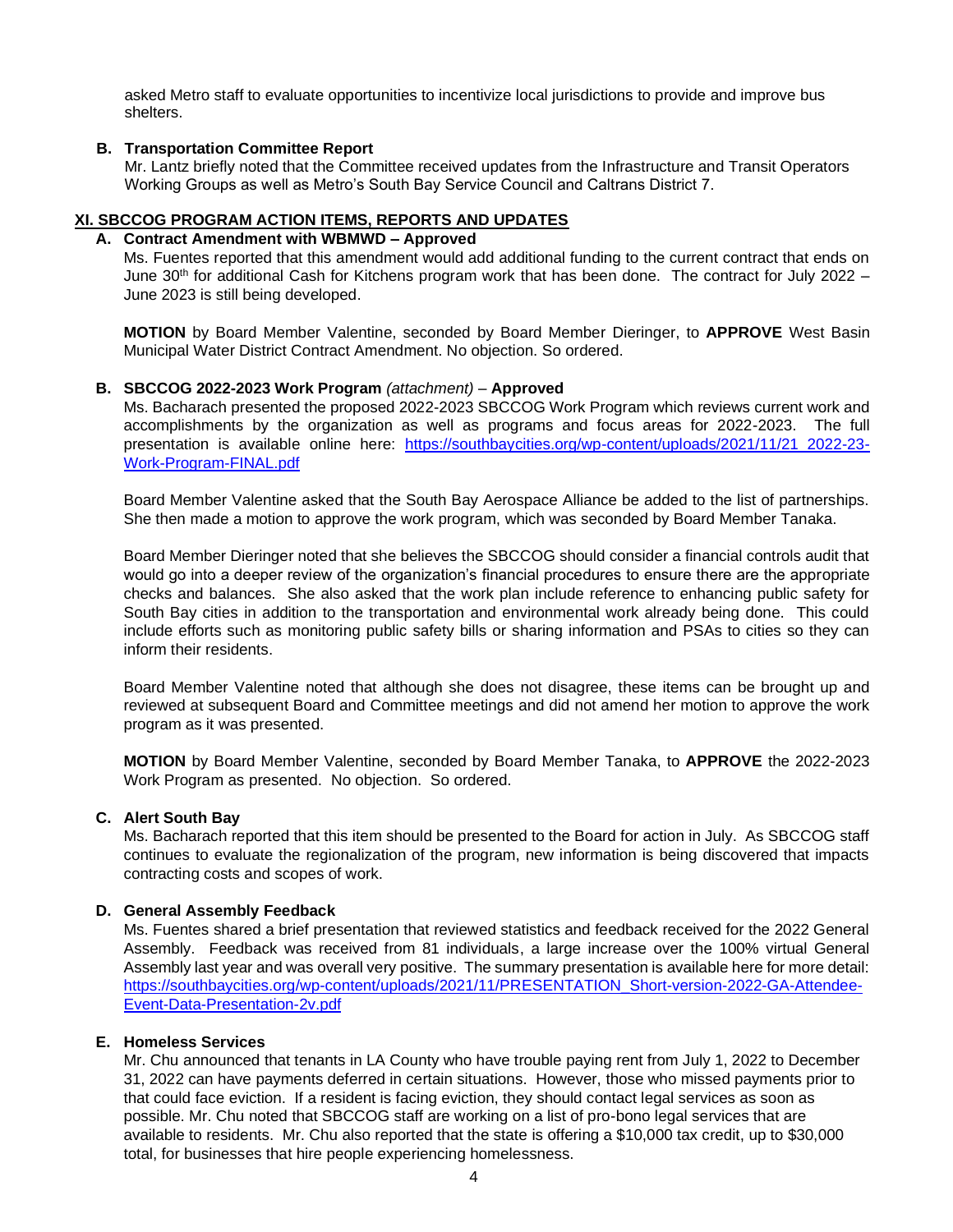#### **F. Legislative Committee Report**

#### **a. Report on Regional Housing Trust Fund status**

Board Member Armato reported that she and SBCCOG staff have met with the offices of Senator Ben Allen and Assemblymember Al Muratsuchi who are both motivated to assist with the development of a regional housing trust. Senator Allen's office will likely introduce legislation to create the trust. SBCCOG cities are asked to support the legislation in concept as well as support the budget request, and to submit letters to the SBCCOG as soon as possible. She noted that supporting the formation legislation in no way obligates a city to participate. Please submit letters by May 25<sup>th</sup> to the SBCCOG.

#### **G. SBESC Projects and Programs**

#### **a. South Bay Environmental Services Center Report** *(attachment)*

Ms. Fuentes reported that the SBCCOG is working with Hawthorne to do an EV charging analysis. The SBCCOG is also working with cities to complete vulnerability assessments. Earlier in the month, the SBCCOG helped increase participation in a City of Manhattan Beach Earth Day webinar which encouraged residents to send photos in to show how they plan on saving water and energy.

#### **H. South Bay Fiber Network**

Ms. Bacharach reported that the SBCCOG continues to work with Torrance and Carson to implement a wireless broadband pilot project in key areas of the cities. The SBCCOG's consultant, Magellan, is also working to evaluate potential state and federal grant opportunities for "last mile" fiber deployment in disadvantaged communities

#### **I. Local Travel Network**

Ms. Bacharach announced that SBCCOG staff interviewed a firm that had responded to the RFP for signage and wayfinding. Some minor modifications to the scope are expected. Overall, the project is proceeding well.

#### **J. Regional Planner Assessment**

Ms. Bacharach noted that the regional planner has been a very successful resource for city Community Development Directors and staff. The SBCCOG is proposing another assessment for the regional planner position but is cutting the assessment in half due to the ability to fund much of the work through SCAG Regional Early Action Program funding.

#### **K. Senior Services**

Board Member Huff announced that the next meeting will take place May  $24<sup>th</sup>$  and will include Laura Trejo, the Director of LA County's Department of Aging.

#### **L. Photo Contest**

Mr. Farrell reported that over 150 submissions were received, and that Torrance resident Raymond Fujii was selected as the winner. She did note the SBCCOG received a lot of submissions of coastal shots, and that the next contest may be associated with a particular theme to encourage a wider range of areas and subjects be entered. Staff continues to evaluate the appropriate frequency to hold the contest.

#### **M. Virtual / Hybrid / In-Person Meetings**

Ms. Bacharach shared that meetings will be held in a hybrid format indefinitely, but noted that there might need to be a minimum number of in-person attendees to warrant refreshments being ordered and staff being present. She explained that staff continues to telework and must come into the office to facilitate hybrid meetings.

Board Members shared their thoughts and most agreed that unless a certain number of in-person RSVPs are confirmed a number of days in advance, the meeting would not have an in-person option. Chair Boyles asked that the item be brought to the next Steering Committee meeting for further discussion.

### **N. Other**

None.